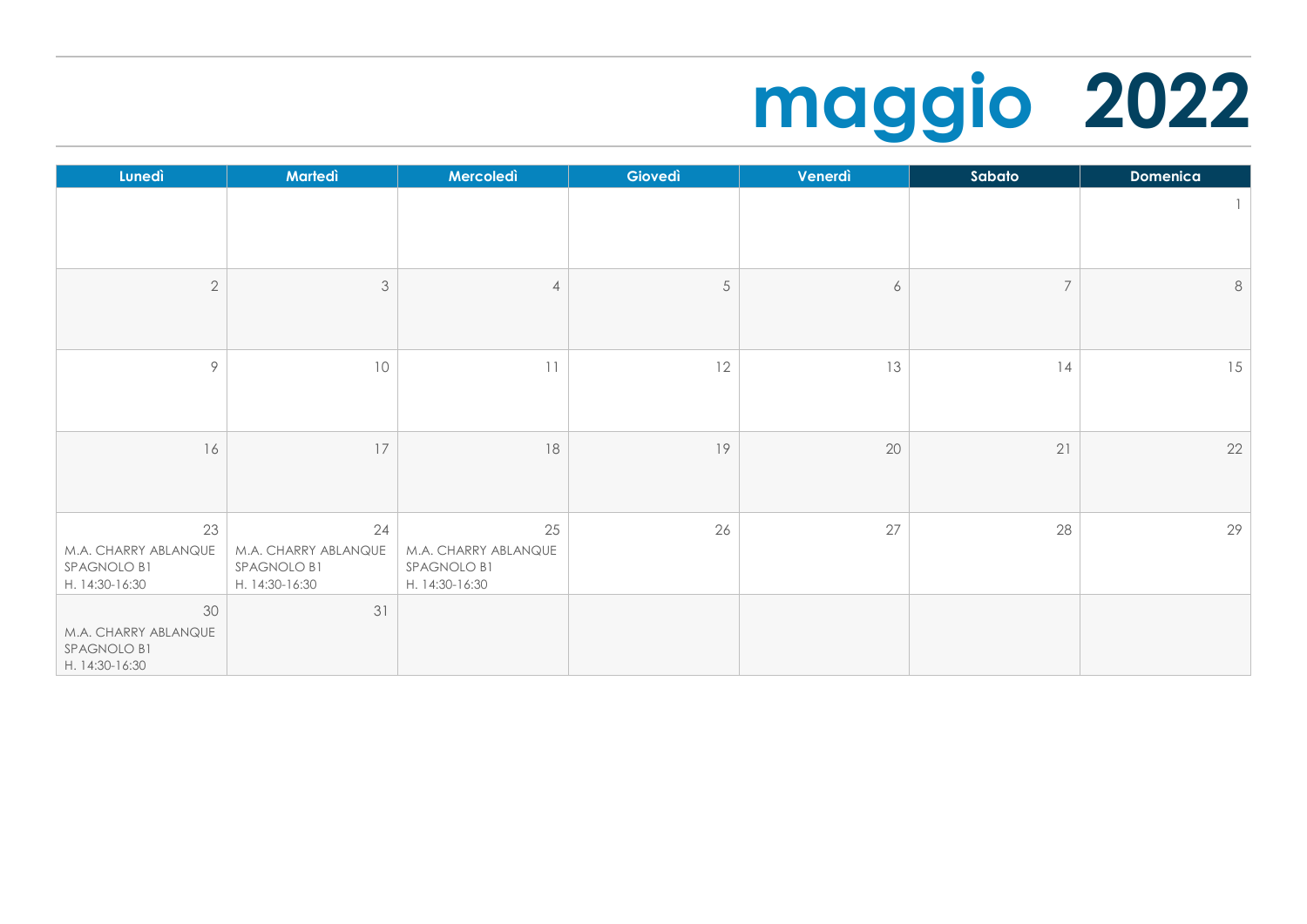## **giugno 2022**

| <b>Lunedì</b>                                               | <b>Martedì</b>                                              | Mercoledì                                                   | <b>Giovedì</b>                                              | Venerdì                                                     | Sabato | <b>Domenica</b> |
|-------------------------------------------------------------|-------------------------------------------------------------|-------------------------------------------------------------|-------------------------------------------------------------|-------------------------------------------------------------|--------|-----------------|
|                                                             |                                                             | M.A. CHARRY ABLANQUE<br>SPAGNOLO B1<br>H. 14:30-16:30       | $\overline{2}$                                              | 3<br>M.A. CHARRY ABLANQUE<br>SPAGNOLO B1<br>H. 14:30-16:30  | 4      | 5               |
| 6<br>M.A. CHARRY ABLANQUE<br>SPAGNOLO B1<br>H. 14:30-16:30  | $\overline{7}$                                              | 8<br>M.A. CHARRY ABLANQUE<br>SPAGNOLO B1<br>H. 14:30-16:30  | 9<br>M.A. CHARRY ABLANQUE<br>SPAGNOLO B1<br>H. 14:30-16:30  | 10<br>M.A. CHARRY ABLANQUE<br>SPAGNOLO B1<br>H. 14:30-16:30 | 11     | 12              |
| 13<br>M.A. CHARRY ABLANQUE<br>SPAGNOLO B1<br>H. 14:30-16:30 | 14<br>M.A. CHARRY ABLANQUE<br>SPAGNOLO B1<br>H. 14:30-16:30 | 15<br>M.A. CHARRY ABLANQUE<br>SPAGNOLO B1<br>H. 14:30-16:30 | 16                                                          | 17<br>M.A. CHARRY ABLANQUE<br>SPAGNOLO B1<br>H. 14:30-16:30 | 18     | 19              |
| 20                                                          | 21                                                          | 22<br>M.A. CHARRY ABLANQUE<br>SPAGNOLO B1<br>H. 14:30-16:30 | 23<br>M.A. CHARRY ABLANQUE<br>SPAGNOLO B1<br>H. 14:30-16:30 | 24<br>M.A. CHARRY ABLANQUE<br>SPAGNOLO B1<br>H. 14:30-16:30 | 25     | 26              |
| 27<br>M.A. CHARRY ABLANQUE<br>SPAGNOLO B1<br>H. 14:30-16:30 | 28<br>M.A. CHARRY ABLANQUE<br>SPAGNOLO B1<br>H. 14:30-16:30 | 29<br>M.A. CHARRY ABLANQUE<br>SPAGNOLO B1<br>H. 14:30-16:30 | 30                                                          |                                                             |        |                 |
|                                                             |                                                             |                                                             |                                                             |                                                             |        |                 |